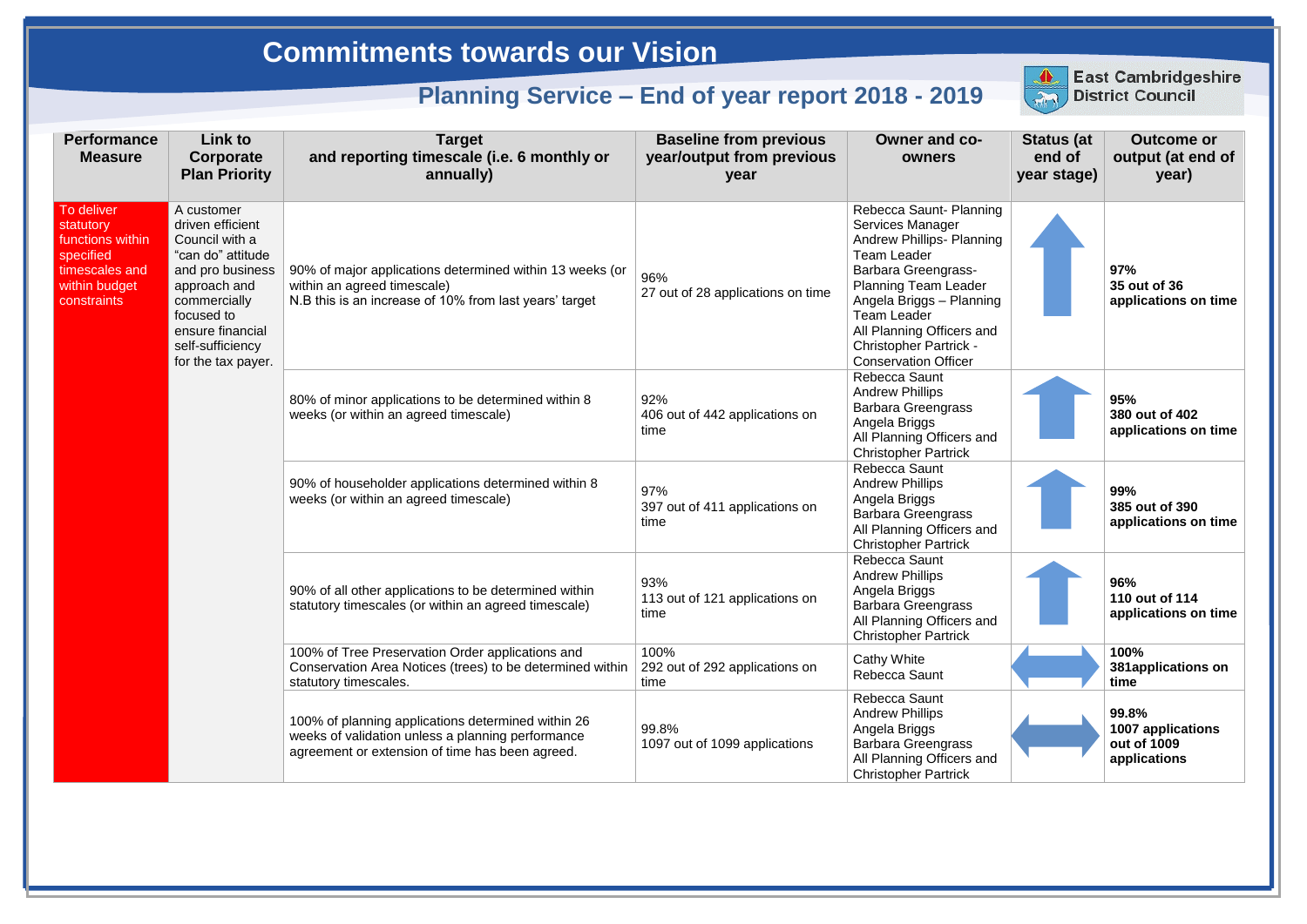|                                                                                                            |  | 90% of planning applications validated within 5 working<br>days                                                                                                                  | 75%<br>1341 out of 1797 applications<br>(24hr grace period for applicants)                                     | Lucy Flintham<br>Rebecca Saunt<br>Sarah Parisi<br>All Support Team<br><b>Members</b>                                                              | 66% within 5<br>working days (1275<br>out of 1919 apps)<br>83% within 7 (1590<br>apps) due to<br>number of<br>applications<br>received and<br>periods of time<br>where Support<br>Team was not at full<br>capacity due to staff<br>leaving.                                                                       |
|------------------------------------------------------------------------------------------------------------|--|----------------------------------------------------------------------------------------------------------------------------------------------------------------------------------|----------------------------------------------------------------------------------------------------------------|---------------------------------------------------------------------------------------------------------------------------------------------------|-------------------------------------------------------------------------------------------------------------------------------------------------------------------------------------------------------------------------------------------------------------------------------------------------------------------|
| To deliver<br>statutory<br>functions within<br>specified<br>timescales and<br>within budget<br>constraints |  | 80% of discharge of condition applications determined<br>within 8 weeks unless an extension of time has been<br>agreed.<br>N.B this is a decrease of 10% from last year's target | 59%<br>146 out of 251 applications                                                                             | Rebecca Saunt<br><b>Andrew Phillips</b><br>Angela Briggs<br><b>Barbara Greengrass</b><br>All Planning Officers and<br><b>Christopher Partrick</b> | 65%<br>(185 out of 283)<br>discharge<br>applications on<br>time)                                                                                                                                                                                                                                                  |
|                                                                                                            |  | 10% increase in planning and pre-application fees from<br>current budget                                                                                                         | Planning 27%<br>Pre-app 1.8%<br>Equating to:<br>Planning - £949,367<br>Pre-app - £50,173 (Missed by<br>£4,046) | Rebecca Saunt<br><b>Andrew Phillips</b><br>Angela Briggs<br><b>Barbara Greengrass</b><br>All Planning Officers and<br><b>Christopher Partrick</b> | <b>Budgeted</b><br>Planning £895,166<br><b>Pre-app £49,783</b><br><b>Planning 14%</b><br>Pre-app -1%<br><b>Equating to:</b><br><b>Planning £1,024,577</b><br>Pre-app: £49,284                                                                                                                                     |
|                                                                                                            |  | To re-invest the statutory 20% planning fee increase to<br>deliver efficiencies for the Planning Department - The<br>budget for 18/19 is expected to be £179,033                 | n/a                                                                                                            | Rebecca Saunt<br>Lucy Flintham                                                                                                                    | The statutory 20%<br>planning fee has<br>been utilised to<br>support the<br>following<br>efficiencies:<br><b>Training on High</b><br>Hedges, TPO<br>modules and testing<br>for Appeal<br>documents on<br><b>Public Access and</b><br>on-site apps for<br><b>Planning &amp;</b><br><b>Enforcement</b><br>purchased |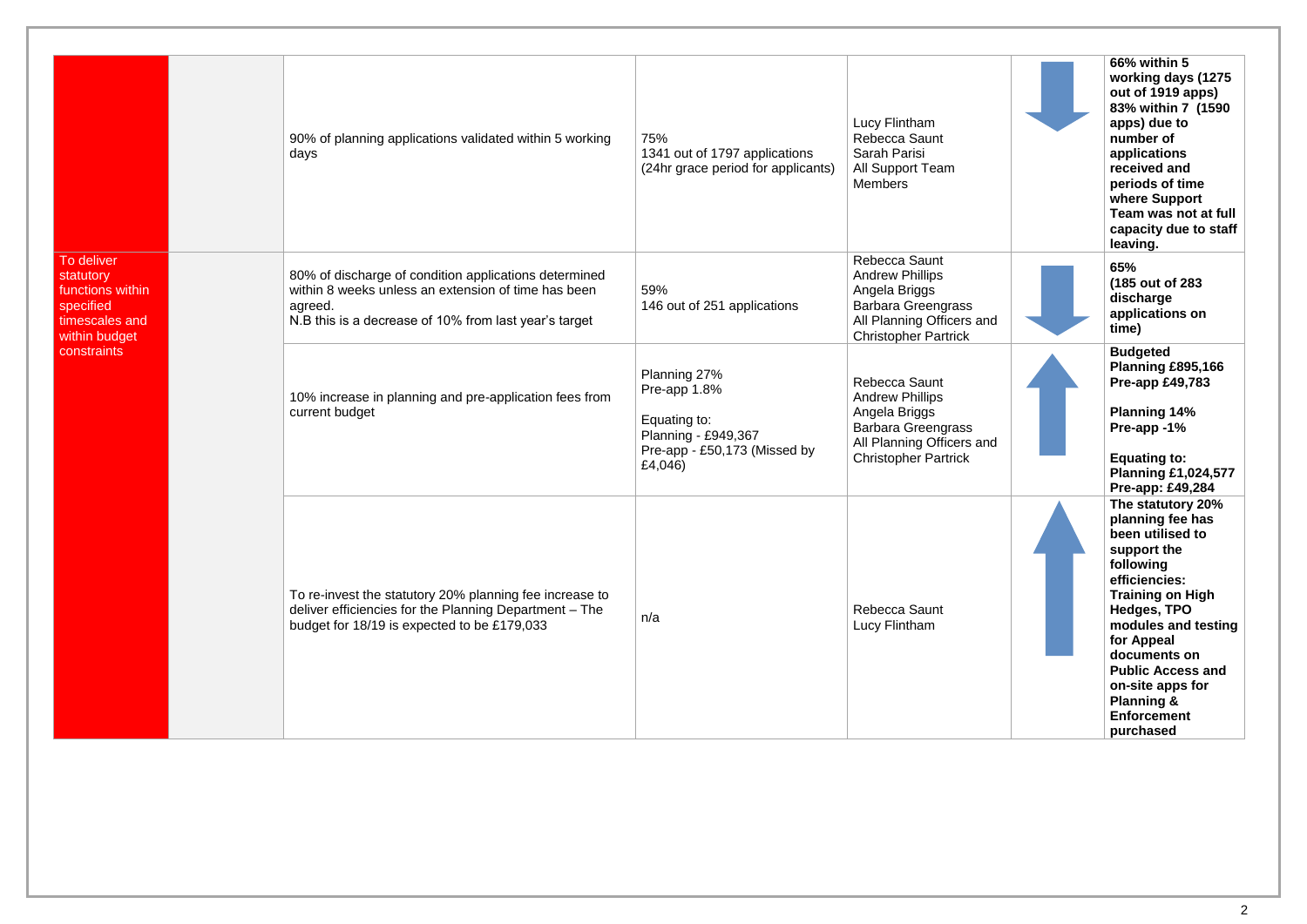|                                                                                                                                                                           |                                                                         | Implementation of further electronic working processes<br>and procedures within 1 year $-$ to include reduction of<br>paper documents held on a planning file, emailing<br>decision notices and correspondence | n/a                                                                                                                                                                                                                                   | Rebecca Saunt<br>Lucy Flintham<br>Sarah Parisi                                        | <b>Starting Decision</b><br><b>Notice review</b><br>following legislation<br>update on pre-<br>commencement<br>conditions.<br><b>Big reports not</b><br>being printed for<br>planning portal<br>applications.<br><b>Officers reading</b><br>documents on<br>screen                  |
|---------------------------------------------------------------------------------------------------------------------------------------------------------------------------|-------------------------------------------------------------------------|----------------------------------------------------------------------------------------------------------------------------------------------------------------------------------------------------------------|---------------------------------------------------------------------------------------------------------------------------------------------------------------------------------------------------------------------------------------|---------------------------------------------------------------------------------------|-------------------------------------------------------------------------------------------------------------------------------------------------------------------------------------------------------------------------------------------------------------------------------------|
| To take a<br>proactive<br>approach to<br>enhancing and<br>improving the<br>places in which<br>people live:<br>balancing<br>economic,<br>environmental<br>and social needs | <b>Making East</b><br>Cambridgeshire<br>an even better<br>place to live | Develop a toolkit based upon the CABE building for life<br>criteria as part of Design Guide review within 12 months.                                                                                           | In progress $(50%)$ – to be<br>completed by 04/05/2018                                                                                                                                                                                | Rebecca Saunt<br><b>Andrew Phillips</b><br>Angela Briggs<br><b>Barbara Greengrass</b> | No further progress<br>due to workloads<br>and no permanent<br><b>Conservation</b><br>Officer in post until<br>January                                                                                                                                                              |
|                                                                                                                                                                           |                                                                         |                                                                                                                                                                                                                | Carry out a scoping exercise for establishing Design<br>Review panel to assess completed development schemes<br>within 1 year.                                                                                                        | Attended meeting with Cambridge<br>City Design Panel to take Design<br>Panel forward. | Rebecca Saunt<br><b>Christopher Partrick</b><br><b>Andrew Phillips</b><br>Angela Briggs<br><b>Barbara Greengrass</b>                                                                                                                                                                |
|                                                                                                                                                                           |                                                                         | To help facilitate the successful delivery of North Ely<br>through the planning process                                                                                                                        | <b>Redrow Homes and Hopkins</b><br>reserved matters taken to<br>Committee. Care Home to go to<br>Committee in April. Discharge of<br>condition applications are<br>expected to be progressed as far<br>as possible by end of Feb 2018 | <b>Rebecca Saunt</b><br>Angela Briggs                                                 | <b>Care Home taken to</b><br><b>Planning Committee</b><br>and approved.<br><b>Ongoing work with</b><br><b>Redrow, Hopkins</b><br>and Care Home on<br>discharge of<br>conditions. Work on<br><b>Design Codes</b><br>progressing and<br>pre-application<br>discussions<br>continuing. |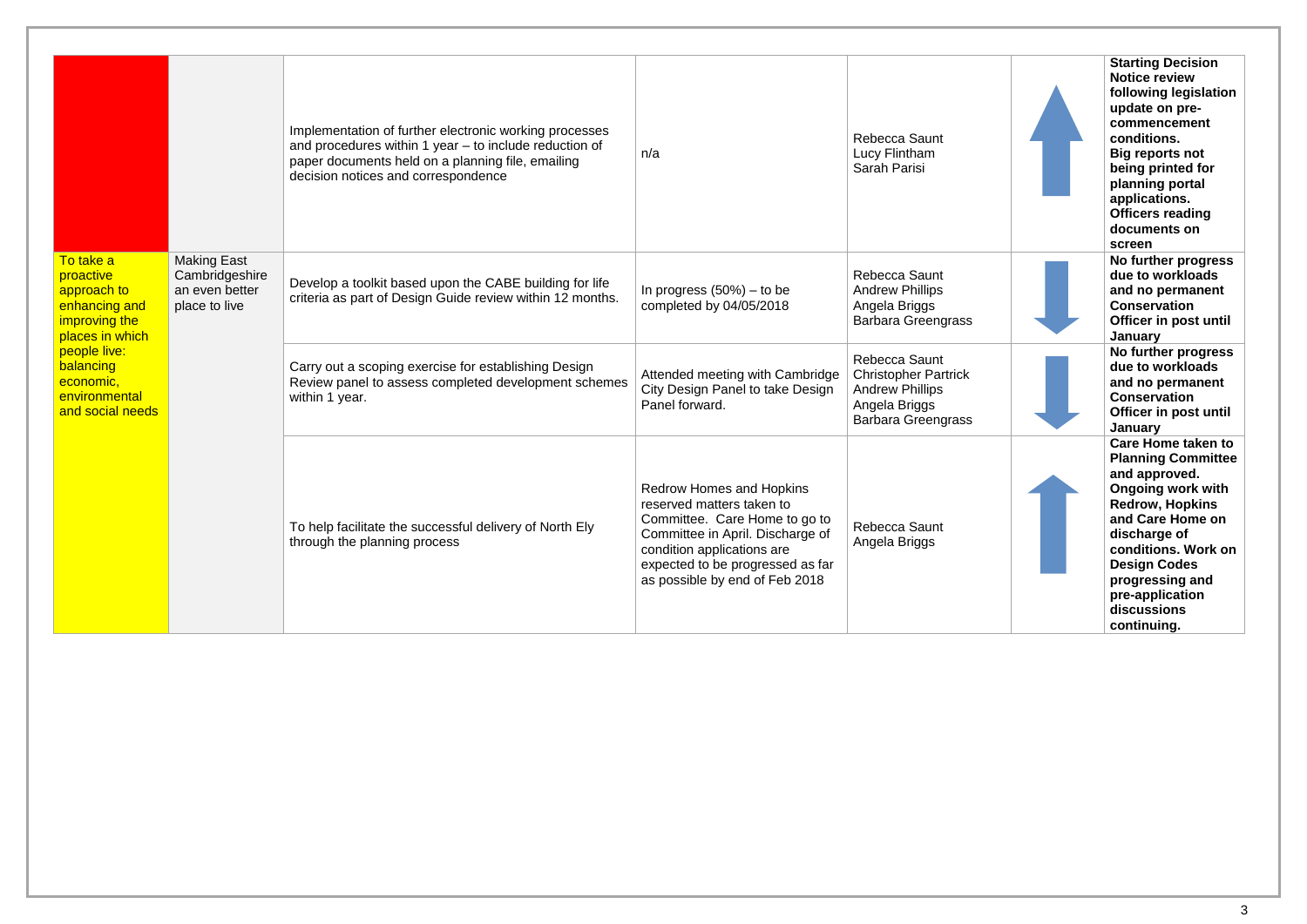|                                                                                                  |                                                                         | To work proactively with any Enterprise Zone within the<br>district to bring forward appropriate development in order<br>to provide a range of jobs to the district in a timely<br>manner.<br>Quarterly meetings between the Enterprise Zone and a<br>Senior Planning Officer (as well as other relevant<br>professionals) in order to mitigate problems and find<br>solutions to significant problems at the earliest<br>opportunity.<br>Biannual meetings with Planning Manager and Enterprise<br>Zone to cover any strategic problems or concerns | n/a                                                    | <b>Rebecca Saunt</b><br><b>Andrew Phillips</b><br>Angela Briggs<br><b>Barbara Greengrass</b>                                                                     | <b>Lancaster Way only</b><br><b>Enterprise Zone.</b><br><b>Planning Team</b><br>Leader met with the<br><b>Lancaster Way</b><br><b>Project Group</b><br><b>Meeting every 3</b><br>months.<br><b>Planning Team</b><br><b>Leader and</b><br><b>Planning Manager</b><br>have worked with<br>the Infrastructure<br>and Strategy<br><b>Manager and</b><br><b>Director</b><br>(Commercial) with<br>the developer to try<br>and overcome a<br>highway capacity<br>problem on the site<br>and met on a<br>regular basis to<br>discuss<br>applications.<br><b>Applications</b><br>received are dealt<br>with as priority. |
|--------------------------------------------------------------------------------------------------|-------------------------------------------------------------------------|------------------------------------------------------------------------------------------------------------------------------------------------------------------------------------------------------------------------------------------------------------------------------------------------------------------------------------------------------------------------------------------------------------------------------------------------------------------------------------------------------------------------------------------------------|--------------------------------------------------------|------------------------------------------------------------------------------------------------------------------------------------------------------------------|-----------------------------------------------------------------------------------------------------------------------------------------------------------------------------------------------------------------------------------------------------------------------------------------------------------------------------------------------------------------------------------------------------------------------------------------------------------------------------------------------------------------------------------------------------------------------------------------------------------------|
|                                                                                                  |                                                                         | To meet with the Police, Fire Brigade, Lead Local Flood<br>Authority and other key stakeholders on a quarterly basis<br>to increase the level of service we are able to provide to<br>our customers.                                                                                                                                                                                                                                                                                                                                                 | Carried out on a monthly basis                         | Rebecca Saunt<br><b>Barbara Greengrass</b><br>Angela Briggs<br><b>Andrew Phillips</b>                                                                            | Carried out on a<br>monthly basis                                                                                                                                                                                                                                                                                                                                                                                                                                                                                                                                                                               |
| To improve the<br>quality of the built<br>& natural<br>environment<br>throughout the<br>district | <b>Making East</b><br>Cambridgeshire<br>an even better<br>place to live | Undertake review & update Design Guide SPD for<br>adoption within 12 months                                                                                                                                                                                                                                                                                                                                                                                                                                                                          | In progress $(50%) -$ to be<br>completed by 04/05/2018 | Rebecca Saunt<br><b>Andrew Phillips</b><br>Angela Briggs<br><b>Barbara Greengrass</b><br><b>Cathy White</b><br>All Planning Officers and<br><b>Tree Officers</b> | <b>First draft</b><br>completed and to be<br>circulated to<br>officers for<br>comment once a full<br>complement of staff<br><b>Working with</b><br><b>Strategic Planning</b><br>To update SPD's                                                                                                                                                                                                                                                                                                                                                                                                                 |
|                                                                                                  |                                                                         | Monitor 20% of approved tree works                                                                                                                                                                                                                                                                                                                                                                                                                                                                                                                   | 20%<br>35 inspections                                  | <b>Cathy White</b><br>Rebecca Saunt                                                                                                                              | 20%<br>88 inspections                                                                                                                                                                                                                                                                                                                                                                                                                                                                                                                                                                                           |
|                                                                                                  |                                                                         | 80% of enforcement complaints to have preliminary<br>investigation completed within 10 working days of receipt<br>and the complainant contacted within 15 working days to<br>advise of findings                                                                                                                                                                                                                                                                                                                                                      | 100%<br>100%                                           | Rebecca Saunt<br><b>All Enforcement Officers</b>                                                                                                                 | 100%<br>100%                                                                                                                                                                                                                                                                                                                                                                                                                                                                                                                                                                                                    |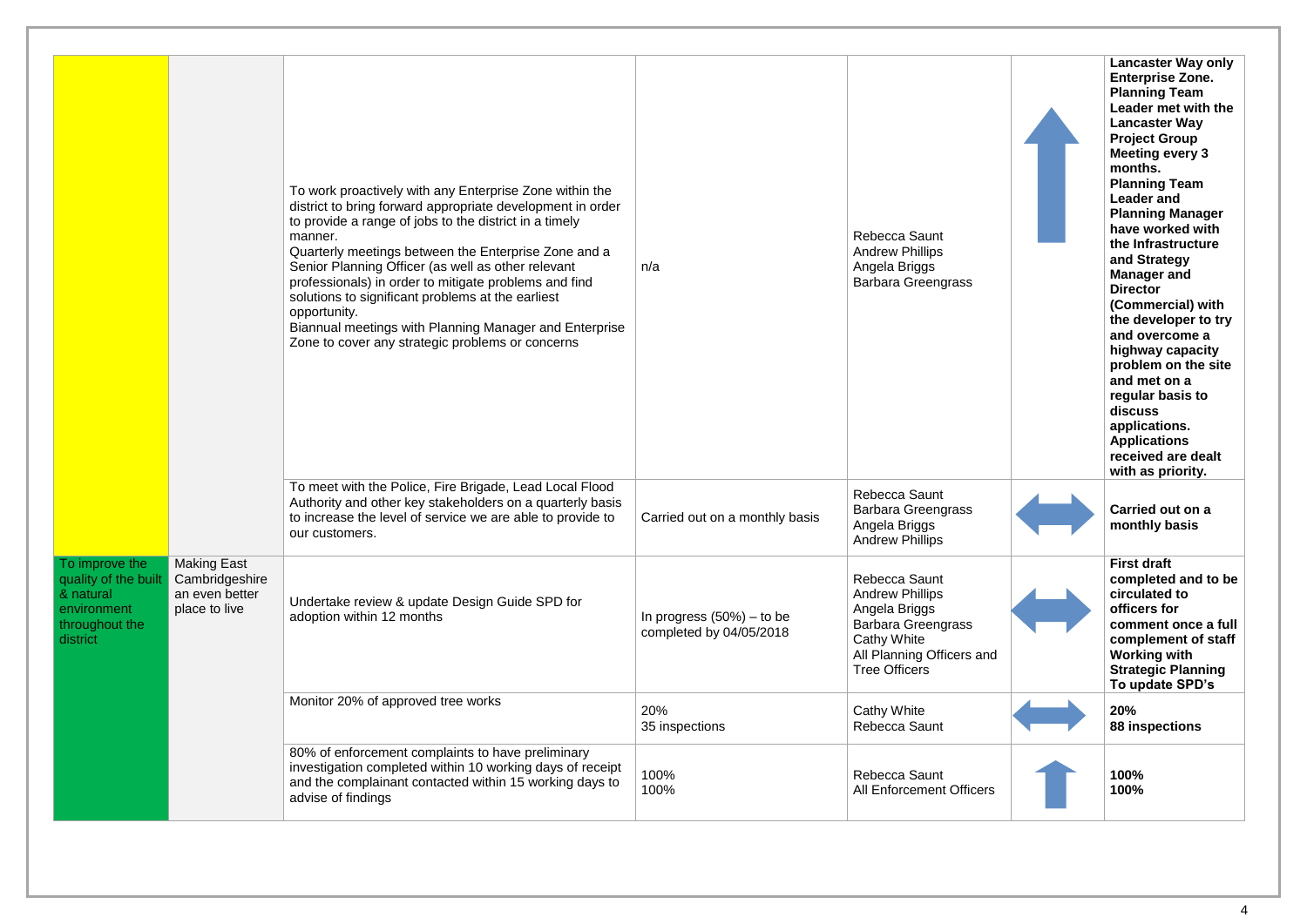|                                                                                             |                                                                                                         | Undertake visits during works to listed buildings for 25%<br>of approved consents<br>N.B. this is an increase from last years' target. | 24%<br>10 out of 41 applications                                                                                                                                                                                                                                                                                                                                                     | Rebecca Saunt<br><b>Christopher Partrick</b>                                                                                 |  |
|---------------------------------------------------------------------------------------------|---------------------------------------------------------------------------------------------------------|----------------------------------------------------------------------------------------------------------------------------------------|--------------------------------------------------------------------------------------------------------------------------------------------------------------------------------------------------------------------------------------------------------------------------------------------------------------------------------------------------------------------------------------|------------------------------------------------------------------------------------------------------------------------------|--|
|                                                                                             |                                                                                                         | Develop a Tree Strategy within 12 months to link with the<br>new Local Plan                                                            | Ongoing $-$ on track with<br>preparation                                                                                                                                                                                                                                                                                                                                             | <b>Cathy White</b><br>Rebecca Saunt<br><b>Catherine Looper</b>                                                               |  |
|                                                                                             |                                                                                                         | Proactively identify unauthorised adverts and satellite<br>dishes in Soham within 6 months                                             | Enforcement officers currently<br>making contact with premises<br>displaying unauthorised<br>advertisements/satellite<br>dishes. Proactive work very much<br>in progress.                                                                                                                                                                                                            | Rebecca Saunt<br><b>All Enforcement Officers</b>                                                                             |  |
|                                                                                             |                                                                                                         | Proactively identify unauthorised adverts and satellite<br>dishes in Ely within 12 months.                                             | Meeting held with Ely Councillors<br>and town centre manager in<br>November 2017. Traders are<br>working with the East<br>Cambridgeshire Access Group on<br>voluntary code of<br>contact. Enforcement team due<br>to receive an update from Ely<br><b>Councillors in February</b><br>2018. Decision will be taken<br>thereafter as to nature of<br>proactive work to be carried out. | Rebecca Saunt<br><b>All Enforcement Officers</b>                                                                             |  |
| To Improve staff<br>motivation,<br>participation and<br>involvement in<br>service provision | A customer<br>driven efficient<br>Council with a<br>"can do" attitude<br>and pro business               | 20 hrs of CPD to be identified and to be provided annually                                                                             | 35.6 hrs/person<br>855 hours completed                                                                                                                                                                                                                                                                                                                                               | Rebecca Saunt<br><b>All Officers</b>                                                                                         |  |
| and encourage<br>staff<br>development                                                       | approach and<br>commercially<br>focused to<br>ensure financial<br>self-sufficiency<br>for the tax payer | Hold quarterly working party meetings to look at IT<br>processes and systems for planning and enforcement                              | 1 meeting held to date. IT<br>currently going through another<br>Review process.                                                                                                                                                                                                                                                                                                     | Rebecca Saunt<br><b>Andrew Phillips</b><br>Angela Briggs<br><b>Barbara Greengrass</b><br>Lucy Flintham<br><b>Cathy White</b> |  |
|                                                                                             |                                                                                                         | Meet quarterly with the Planning Service Delivery<br>Champion                                                                          | 100%                                                                                                                                                                                                                                                                                                                                                                                 | Rebecca Saunt                                                                                                                |  |
|                                                                                             |                                                                                                         | Introduce information videos on our website for a<br>minimum of 3 topics                                                               | Outstanding                                                                                                                                                                                                                                                                                                                                                                          | Rebecca Saunt<br><b>Andrew Phillips</b><br>Angela Briggs<br><b>Barbara Greengrass</b>                                        |  |